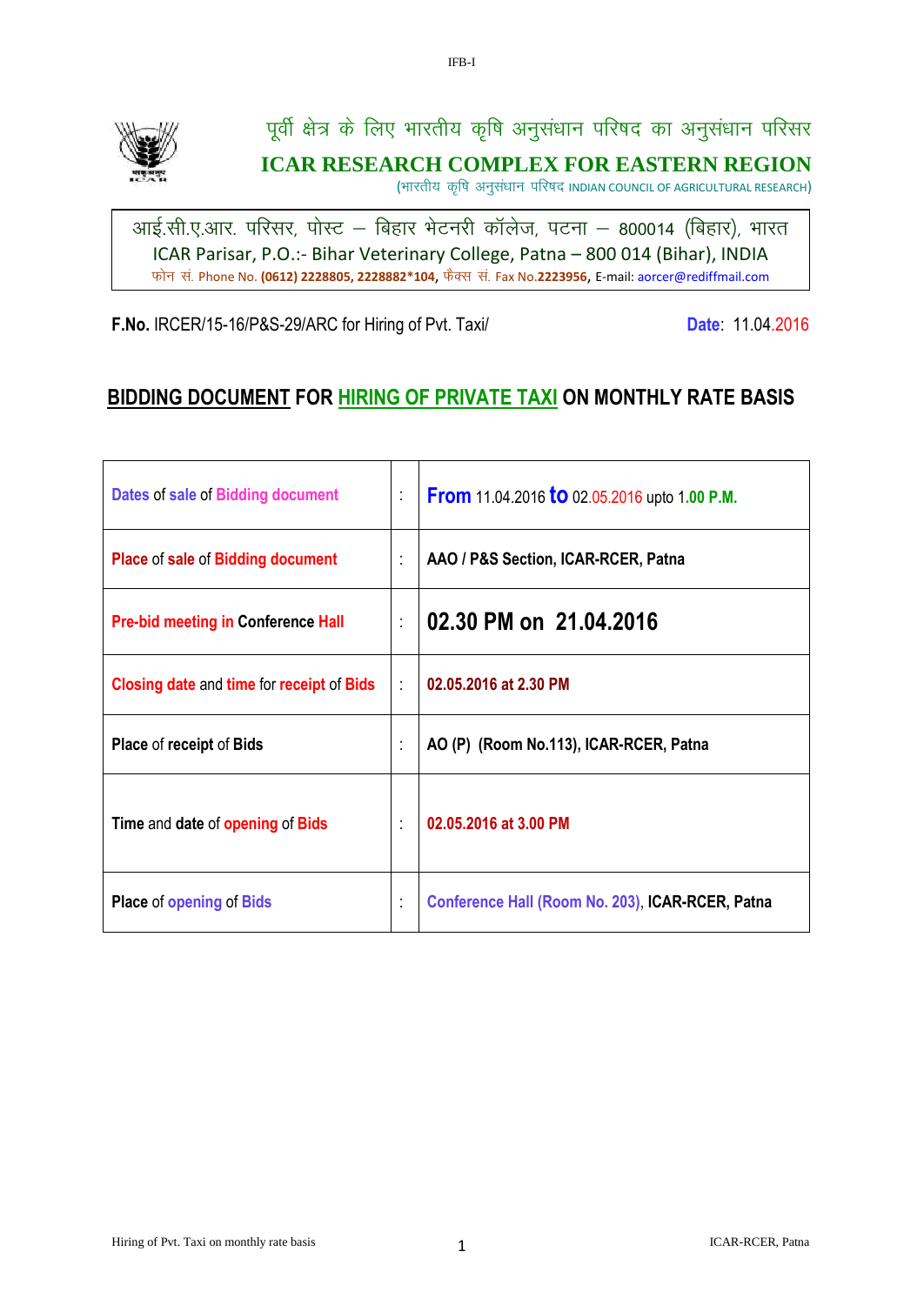# **INDEX**

IFB-I

| Sr. No. | <b>Name of Section</b>                                                                     | Page<br>No.    |
|---------|--------------------------------------------------------------------------------------------|----------------|
| (1)     | <b>Invitation for Bids (IFB-I)</b>                                                         | $\overline{3}$ |
| (2)     | <b>Invitation to Tender and Instructions to Tenderers</b>                                  | $4 - 5$        |
| (3)     | <b>Special Conditions of Contract (Annexure-I)</b>                                         | $6 - 8$        |
| (4)     | Special T&C of this Bi-Annual Contract (Annexure-II)                                       | $9 - 10$       |
| (5)     | <b>Rate Schedule (Annexure-III)</b>                                                        | $11 - 12$      |
| (6)     | T&C of the Contract relating to Hiring of Pvt. Taxi on<br>monthly rate basis (Annexure-IV) | $13 - 14$      |
| (7)     | Bank Guarantee Form for Bid Security (i.e. EMD)                                            | 15             |
| (8)     | <b>Bank Guarantee Form for Performance Security</b>                                        | 16             |
| (9)     | <b>Contract Form (Annexure-V)</b>                                                          | 17-18          |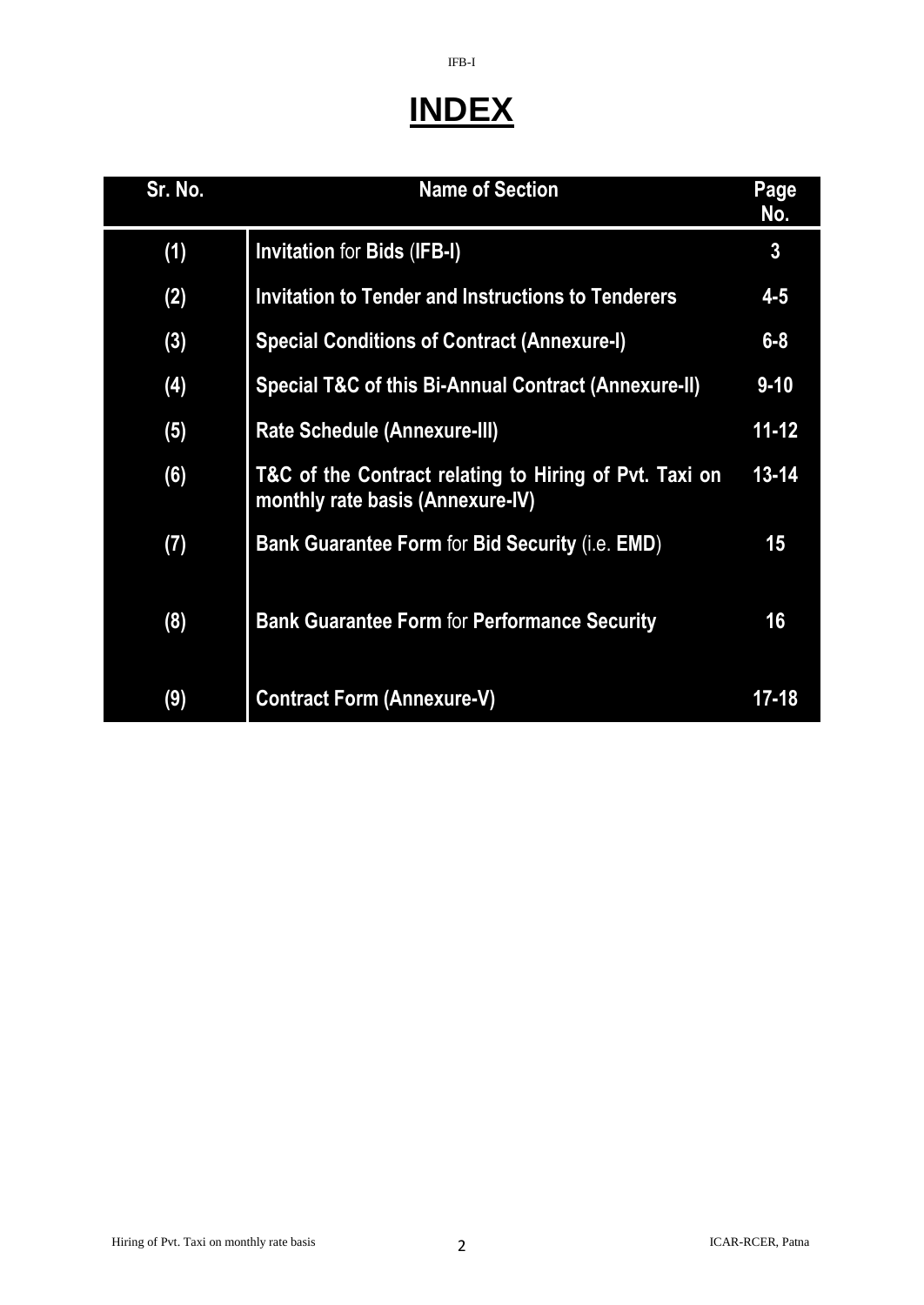

# **ICAR Research Complex for Eastern Region**

IFB-I

ICAR Parisar, P/o - BVCC, Patna – 800 014 (Bihar), INDIA Phone No. (0612) 2228805, 2228882\*104, Fax No.2223956, Website[: www.icarrcer.in](http://www.icarrcer.in/)



# **INVITATION FOR BIDS**

 **ICAR Research Complex for Eastern Region** (**Indian Council of Agricultural Research), Ministry of Agriculture, Government of India** invites **sealed Bids** from **eligible and qualified Bidders** for the Job-Work Schedules under following **IFBs**:*-*

| IFB No. | <b>Details of Job Proposals</b>                               | EMD (Rs) |
|---------|---------------------------------------------------------------|----------|
| XVII    | Biennial Rate Contract for Hiring of Vehicle on monthly basis | 40,000/- |

- **1.** A **complete set** of **bidding documents** in **English** may be downloaded from our website: [www.icarrcer.in](http://www.icarrcer.in/)  or may be collected from Asstt. Admn. Officer, ICAR-RCER, Patna on submission of written request on payment of **Rs.1,000/-** (**Rupees One Thousand only**) by **crossed Demand Draft** (Non-refundable); DD may be drawn on a scheduled commercial Bank in India, in favour of "**ICAR UNIT: ICAR-RCER, Patna"**, *in case of downloading Bid document from the Institute website*, the firm must submit cost of bidding document i.e. Rs.1,000/-, with its tender, otherwise tender will be rejected straightway.
- **2.** Tenderers shall ensure that their tenders complete in all respects, are dropped in the tender box at the address given above, on or before the closing date and time, failing which the tenders will be treated as late and rejected. In the event of any of the below mentioned dates being declared as a holiday, the tenders will be opened on the next working day at the appointed time. The tender enquiry documents are not transferable.
- **3.** Other detailed terms and conditions are available on our website: [www.icarrcer.in//tenders.](http://www.icarrcer.in/tenders)
- **4.** *To solicit prospective Bidders' feedbacks, on Specifications/Terms, a Pre-Bid Meeting is scheduled on 21.04.2016*.

| Date of Start of Sale of Bidding Documents     | ÷ | 11 <sup>th</sup> April, 2016 |                                         |
|------------------------------------------------|---|------------------------------|-----------------------------------------|
| Pre-Bid meeting in Seminar Hall, ICAR-RCER     |   | 21th April, 2016 (2.30 PM)   | $Sd$ -                                  |
|                                                |   |                              | <b>Assistant Administrative Officer</b> |
|                                                |   |                              | E-mail:<br>purchasercer@gmail.com       |
| <b>Last Date for Submission of Sealed Bids</b> |   | 02nd May, 2016 (2.30 PM)     |                                         |
| Date of Opening of Bids                        |   | 02nd May, 2016 (3.00 PM)     |                                         |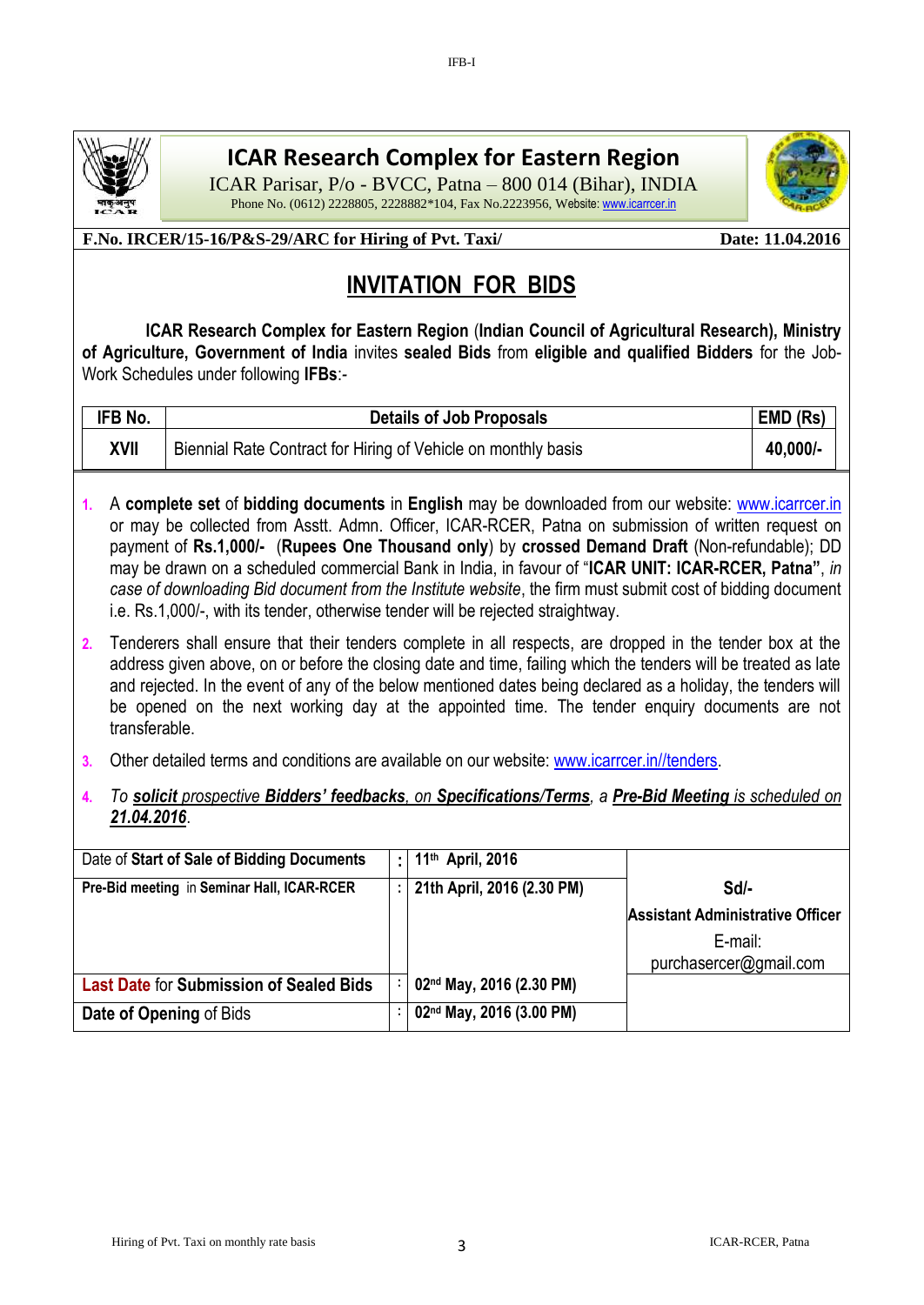

# **पूर्वी क्षेत्र के लिए भारतीय कृषि अनुसंधान परिषद का अनुसंधान परिसर ICAR RESEARCH COMPLEX FOR EASTERN REGION**

(भारतीय कृषि अनुसंधान परिषद INDIAN COUNCIL OF AGRICULTURAL RESEARCH)

आई.सी.ए.आर. परिसर, पोस्ट – बिहार भेटनरी कॉलेज, पटना – 800014 (बिहार), भारत, ICAR Parisar, P/o - Bihar Veterinary Collage, Patna – 800 014 (Bihar), INDIA फोन सं. Phone No. (0612) 2228805, 2228882\*104, फैक्स सं. Fax No.2223956, Web-site: www.icarrcer.res.in

F.No.IRCER/15-16/P&S-29/ARC for Hiring of Pvt. Taxi/ Dated: 11.04.2016

Note: All the communication must be addressed to the Director, ICAR Research Complex for Eastern Region, ICAR Parisar, P.O. Bihar Veterinary College, Patna – 800 014

# **INVITATION TO TENDER AND INSTRUCTIONS TO TENDERERS**

**Sub: Hiring of Pvt. Taxi i.e. Honda City (/Diesel), Latest model of Scorpio & XYLO (D4) for Official use of The ICAR-RCER, Patna.**

Dear Sir(s),

I am directed to refer to the captioned subject and to say that the Director, ICAR-RCER, Patna hereby invites sealed tenders for providing vehicles [**Honda City (/Diesel), Latest model of Scorpio & XYLO (D4)]** to be used as Staff Cars. The vehicles to be provided should be of 2015 onwards make and approved for running on commercial basis. **The vehicles are to be engaged for two years and further extended for another one year if required.** The vehicles should be in excellent condition both technically and in appearance particularly as to the upholstery and outer painting etc. The detailed terms and conditions of the proposed contract shall be as per Annexure-IV.

The bids are required to be submitted to the Complex in a sealed cover which should be super scribed as **'Tender for Hiring of Pvt. Taxi on monthly rate basis'**. The other salient terms and conditions of the tender are as under:-

- The tender/quotations shall be submitted in prescribed Performa (Annexure-II) along with an Earnest Money Deposit (EMD) of **Rs.40,000/- (Rupees forty thousand only)** in the form of Bank Guarantee (format enclosed) / Demand Draft in favour of **"ICAR Unit: ICAR-RCER, Patna"** from any recognized Bank. If the successful tenderer declines to act on the offer made by the Complex and/or withdraw/amend their quotations after opening of tenders not agreeable to the Complex, the EMD shall stand forfeited without any notice to the tenderer and no claim on this account shall be entertained. The EMD of unsuccessful tenderers shall be returned/refunded after finalization of the contract without any interest.
- The bid is also to be accompanied with the experience details and other relevant information which the prospective bidder may like to bring the notice of the Complex.

IFB-I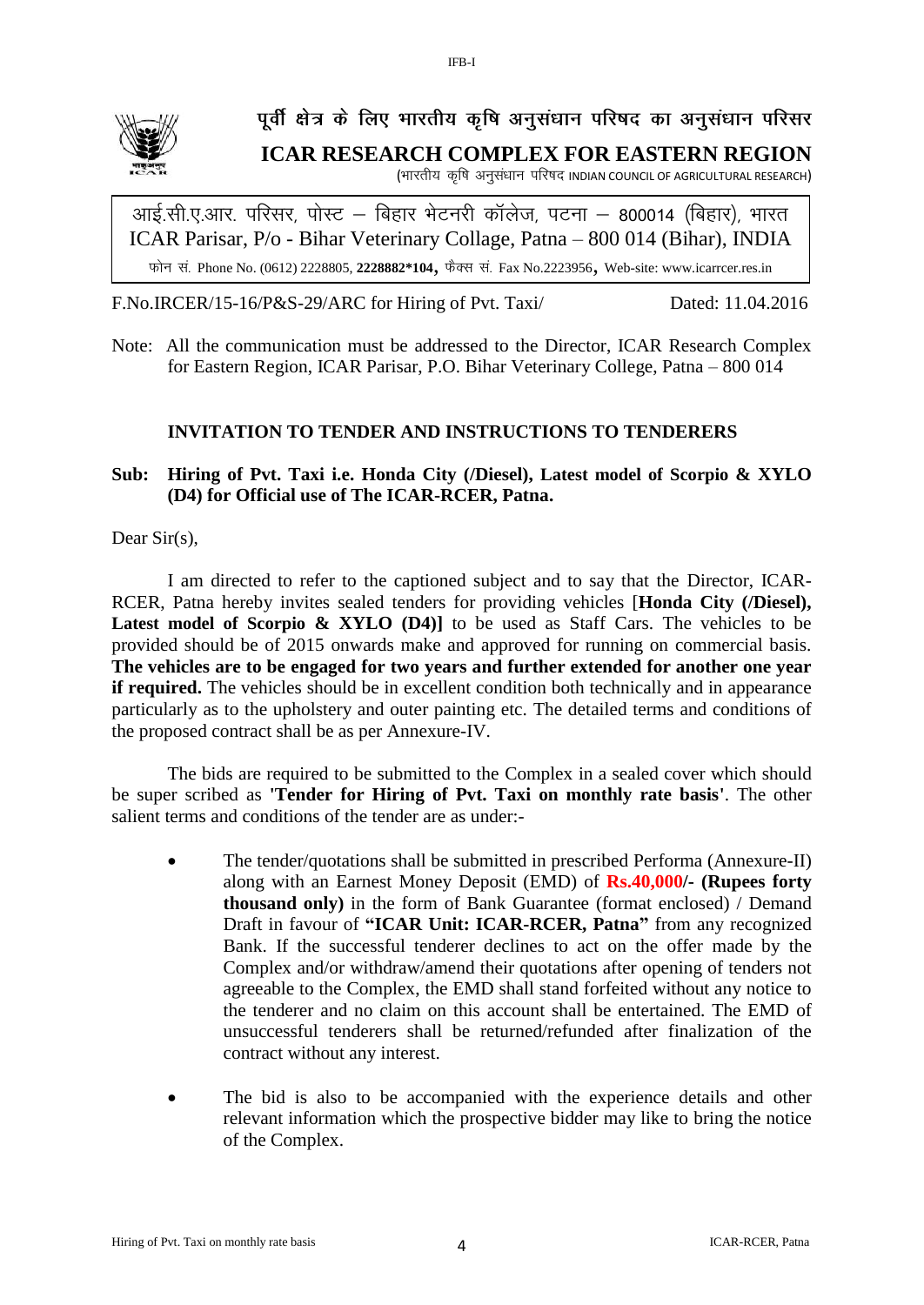- The contract shall ordinarily be awarded to the lowest evaluated bidder whose bid has been found to be responsive and who is eligible and qualified to perform the contract satisfactorily.
- The Late bids i.e. bids/alteration/modification to bids received after the stipulated date and time of receipt shall not be considered.
- Apart from the quotation, the **invitation to Tender along with Annexure-I must be signed by the tenderer on each and every page with the rubber stamp of the agency.** The entire set of invitation to tender with Annexure-I and the quotation shall be dropped in the Tender Box. The tenderer may retain a copy of the same set for his use.
- The offer has to be kept open for acceptance by the Complex for 90 days from the date of tender opening.
- **An amount @5% of total value of the Contract in shape of Bank Guarantee / Demand Draft as Security Deposit** is to be deposited by the selected agency/successful tenderer, only after receiving a communication from the Institute. In the event of non-deposition of the same, the earnest money will be forfeited. The security shall be refunded to the contractor after satisfactory completion of the contract or adjusted against any damages or loss of property etc. caused by the personnel deputed by the agency. No interest will be paid on the security money deposited with the Complex.

The sealed quotation, in the prescribed proforma only, are to be dropped in the tender box placed at the P&S Section (Room No. 113), ICAR-RCER, Patna. The due date and time for submission of the tender/quotations is 2.30 PM on 02.05.2016. The tender/quotations shall be opened on the same date at 3.00 PM in the presence of bidder, who may like to be present. *It may be specifically noted that the tender/quotations are required to be submitted with EMD with necessary documents and in the prescribed proforma only. The Institute reserves the right to accept/reject any or all the tender/quotation received and the decision of this Institute in this regard shall be final/binding.*

You may accordingly submit your quotations, if interested.

Yours faithfully

For and on behalf of the Director ICAR-RCER, P/O – BVCC, Patna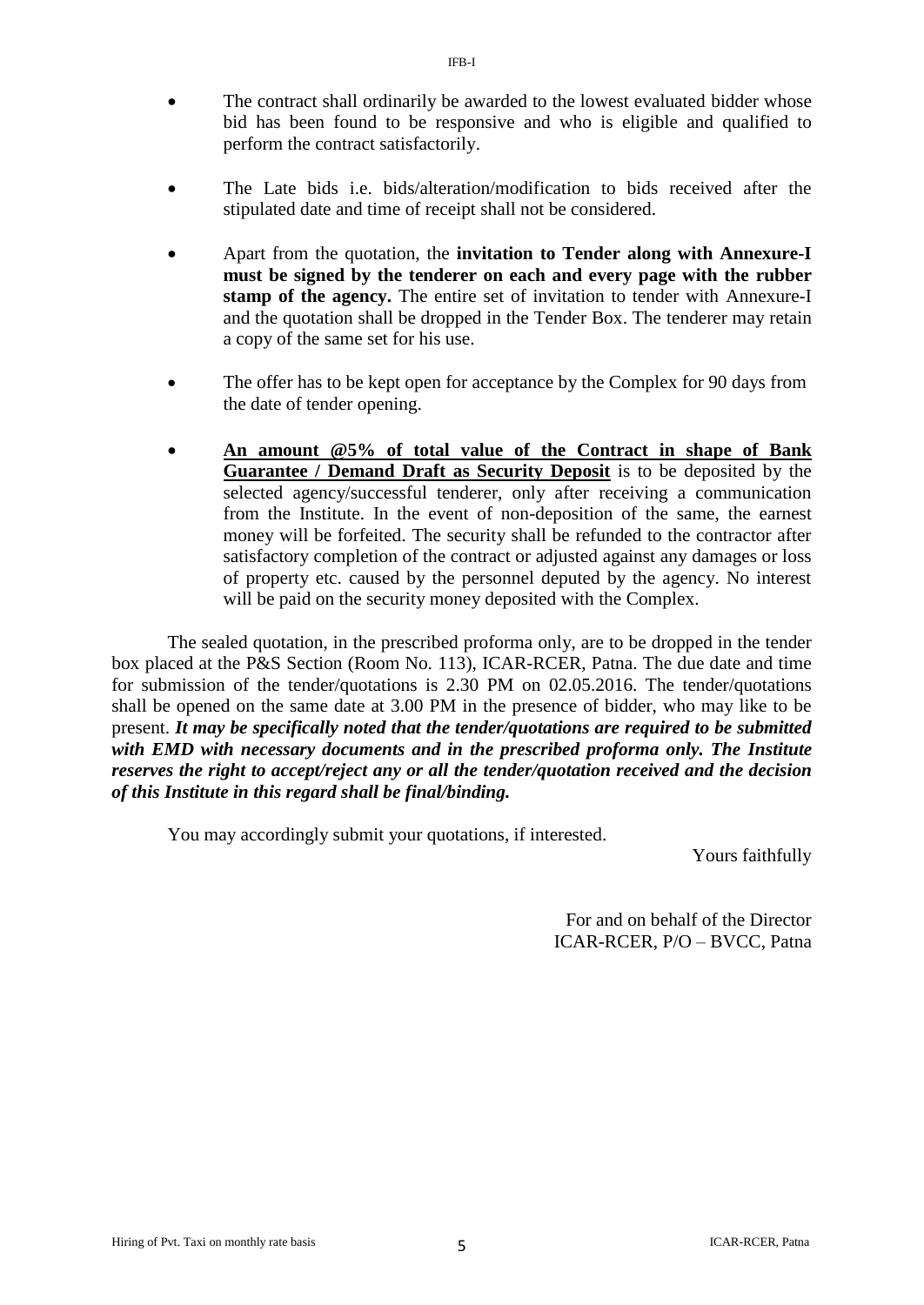# **Special Conditions of Contract**

- 1. The **Contractor** shall **provide** the vehicles **alongwith drivers**, so as to ensure twenty four hour availability of drivers. However, the normal running of vehicle will be about 8-12 hours per day. The vehicles so hired will occasionally be required to travel out of Patna on official tours also.
	- (i) The vehicle should be self-starting and in good condition
	- (ii) Model of the vehicle should not be prior to 2015. In case condition of vehicles is not found to be satisfactory and of acceptable standards, the offer is liable to be rejected.
	- (iii) The vehicle should be registered as a commercial vehicle with road transport office and contractor should submit relevant papers of registration of vehicle before starting the work.
- 2. Contractor will be required to provide the following vehicles:-

| Sr.           | Particulars                           | Required | Location for providing  |
|---------------|---------------------------------------|----------|-------------------------|
| No.           |                                       | Qty.     | the vehicle at          |
| i)            | Honda City (Taffeta White / Alabaster | 1 No.    | <b>ICAR-RCER, Patna</b> |
|               | Silver Metallic / Urban Titanium      |          |                         |
|               | Metallic) Car (Diesel engine);        |          |                         |
| $\mathbf{ii}$ | Latest model of Scorpio -Mahindra &   | 1 No.    | <b>ICAR-RCER, Patna</b> |
|               | Mahindra make.                        |          |                         |
| iii)          | White $XYLO$ (D4) - Mahindra &        | 1 No.    | <b>ICAR-RCER, Patna</b> |
|               | Mahindra make. (Latest Model)         |          |                         |

# 3. **The duty point would be ICAR-RCER, Patna or any other place intimated by the Complex from time to time and not from garage to garage.**

- 4. The period of Contract (for hiring) will be TWO YEARS, extendable for further period of maximum 1 year (total 3 years) on year-to-year basis, subject to consistently good services rendered by the Contractor.
- 5. The drivers;-
	- (I) Should be experienced.
	- (ii) Should possess an appropriate and valid Driving License.
	- (iii) Should report for duty in uniform.
	- (iv) Should be courteous and well mannered.
	- (v) Will be required to maintain a Duty Slip/Logbook, which will be signed by the officer using the vehicle or any other persons authorized by her/him.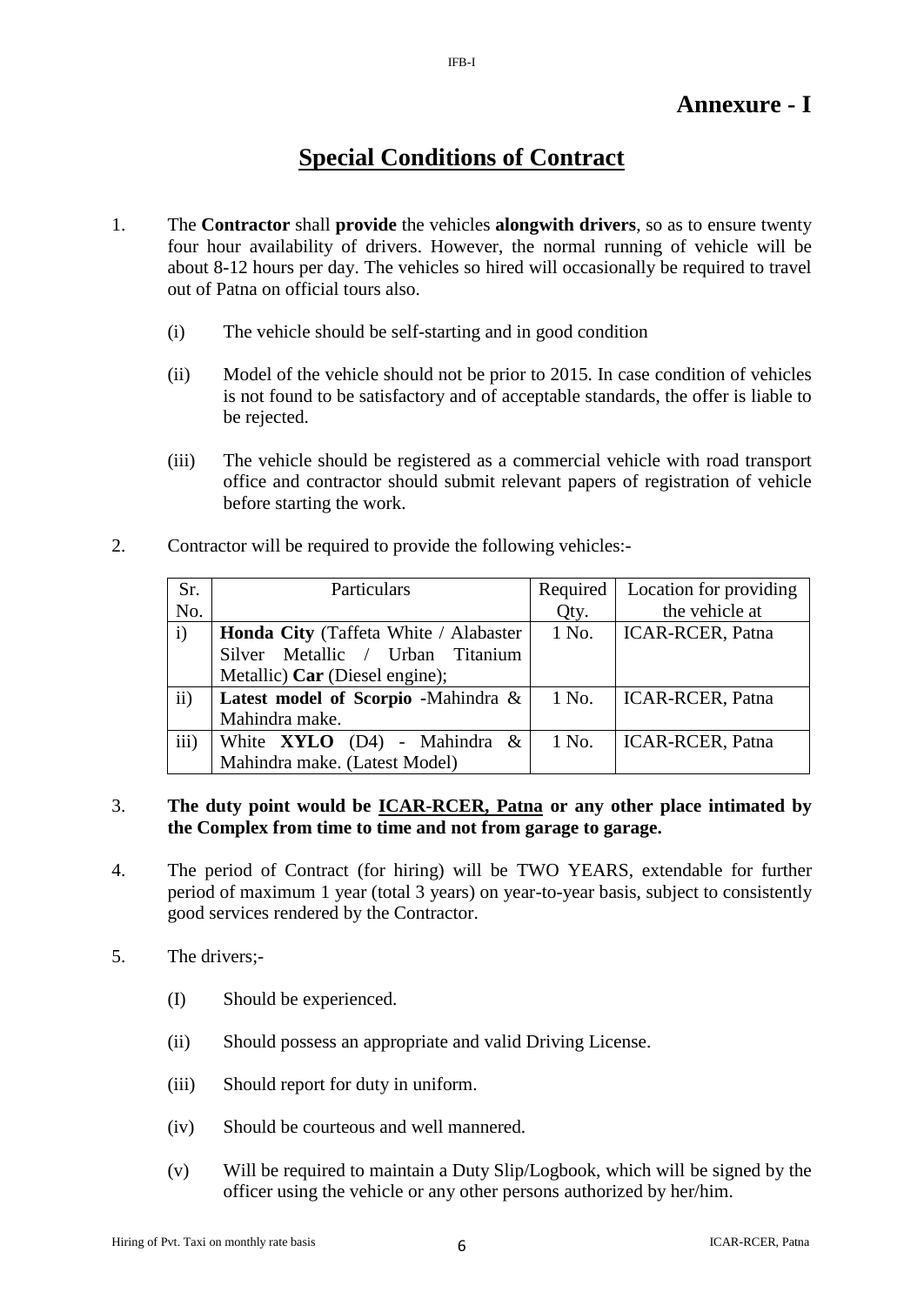# 6. The **drivers should be provided with a mobile phone by the contractor.**

- 7. The vehicle provided by the Contractor should have proper seat covers etc. Seat covers will have to be cleaned every 10 days or earlier (whenever required).
- 8. The cost of hiring quoted by tenderer should include salary of driver, cost of diesel and other consumables, all repair and maintenance costs, all taxes applicable on hired vehicles by road transport authorities (like registration charges. insurance charges etc.), mobile phone for driver etc. for which nothing extra will be payable.
- 9. The vehicles provided by contractor will be required to ply on all kinds of roads and surfaces, in all kinds of weather conditions. If required, the vehicles along with driver may have to stay out of station, as per requirement.
- 10. Since the officer may be required to move out in any emergency in any case at odd hours in the night, when petrol pumps remain closed, the fuel in the fuel tanks must never be below the half way mark. The contractor must ensure availability of diesel at any given time, equal to half the capacity of the fuel tank. When the fuel tank reaches the half way mark, it should immediately be arranged to be filled to full capacity, by the contractor.
- 11. Nothing extra will be paid to the contractor due to fluctuation in cost of diesel or any other consumable items, registration charges etc. during the period of contract.
- 12. In case the vehicle breaks down or is required to be taken under repair, another vehicle of similar type will have to be provided by the contractor.
- 13. Necessary Registration Certificate, insurance of the vehicles should be valid and complete in all respects.
- 14. All the taxes and duties what-so-ever leviable by the Government (State or Central) or any body, shall be borne by the contractor and will be deducted from his account bill.
- 15. Subject to any deduction or recoveries which the Council may be entitled to make under the contract, the income tax, surcharge on income tax and sale tax (trade tax) as applicable from time to time by the government shall be deducted from his bill.

| $\left( 1 \right)$ | Driver not in uniform                                                         |           | $Rs.100/-$ per day                                                                                                                              |
|--------------------|-------------------------------------------------------------------------------|-----------|-------------------------------------------------------------------------------------------------------------------------------------------------|
| (11)               | Unwashed seat cover                                                           |           | $Rs.100/-$ per day                                                                                                                              |
| (iii)              | Inadequate fuel                                                               |           | $Rs.100/-$ per day                                                                                                                              |
| (iv)               | Failure to provide alternate<br>Vehicle in case vehicle goes<br>under repair. | $\cdot$ : | Rs.200/-per hour of delay up to 3 hours<br>and for beyond 3 hours Rs.1000/- per<br>day $\&$ non payment for the entire period<br>on days basis. |

17. Contractor has to submit power of attorney/affidavit in favour of one who is authorized to sign various documents, bills, MB, contract agreement etc. to enter into contract agreement & submit partnership deed if any.

16. **Penalty clause for non-compliance:-**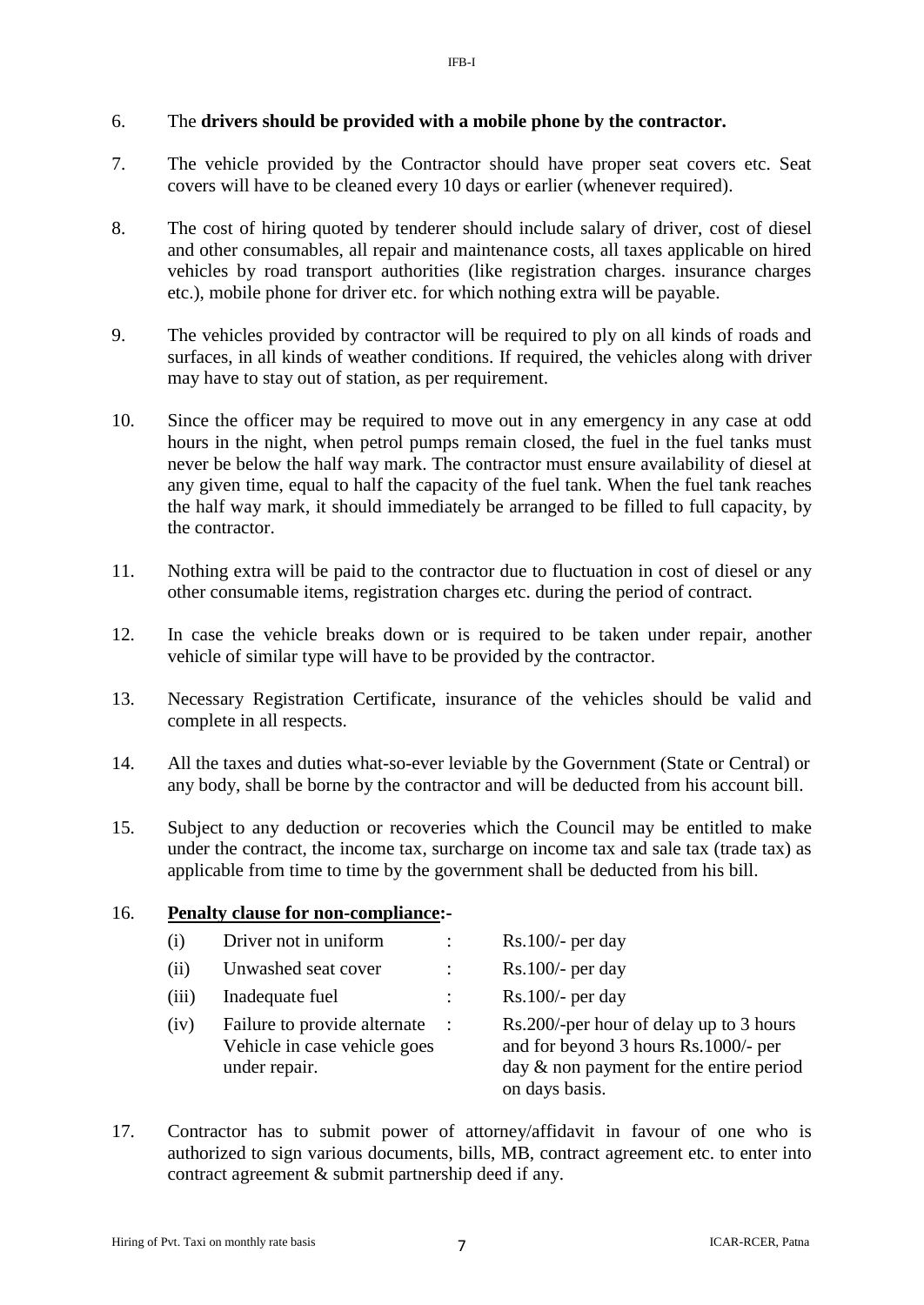- 18. Vehicles are to be supplied and work has to be executed strictly as per the tender schedule and specifications given by the Complex.
- 19. Payment shall be made through cheque/only.
- 20. ICAR administration shall not be responsible for any accident, damage etc. to the vehicle during the period of hire.
- 21. Compliance of all relevant labour laws must be ensured by the contractor, including rules relating to payment of wages, providing prescribed rest etc.
- 22. Council reserves the right to discontinue all vehicles or any vehicle or to discontinue the contract, at any stage/time, after giving a one month's notice.

# **23. Tender's Credentials:-**

Documents testifying tenderer's previous experience, financial status should be produced along with the tender or when desired by Competent Authority of Complex.

Tenderer(s) who has/have carried out any work in Govt. sector should submit alongwith tender, credentials to establish.

- (i) His capacity to carry out the works satisfactorily
- (ii) His financial status supported by Bank reference and other documents
- (iii) Certificate duly' attested and testimonials regarding contracting experience the type of job for which tender is invited with list of works carried out in the.
- 24. Non-compliance with any of the above conditions is liable to rejection of tender.

# **------- xxxx -----**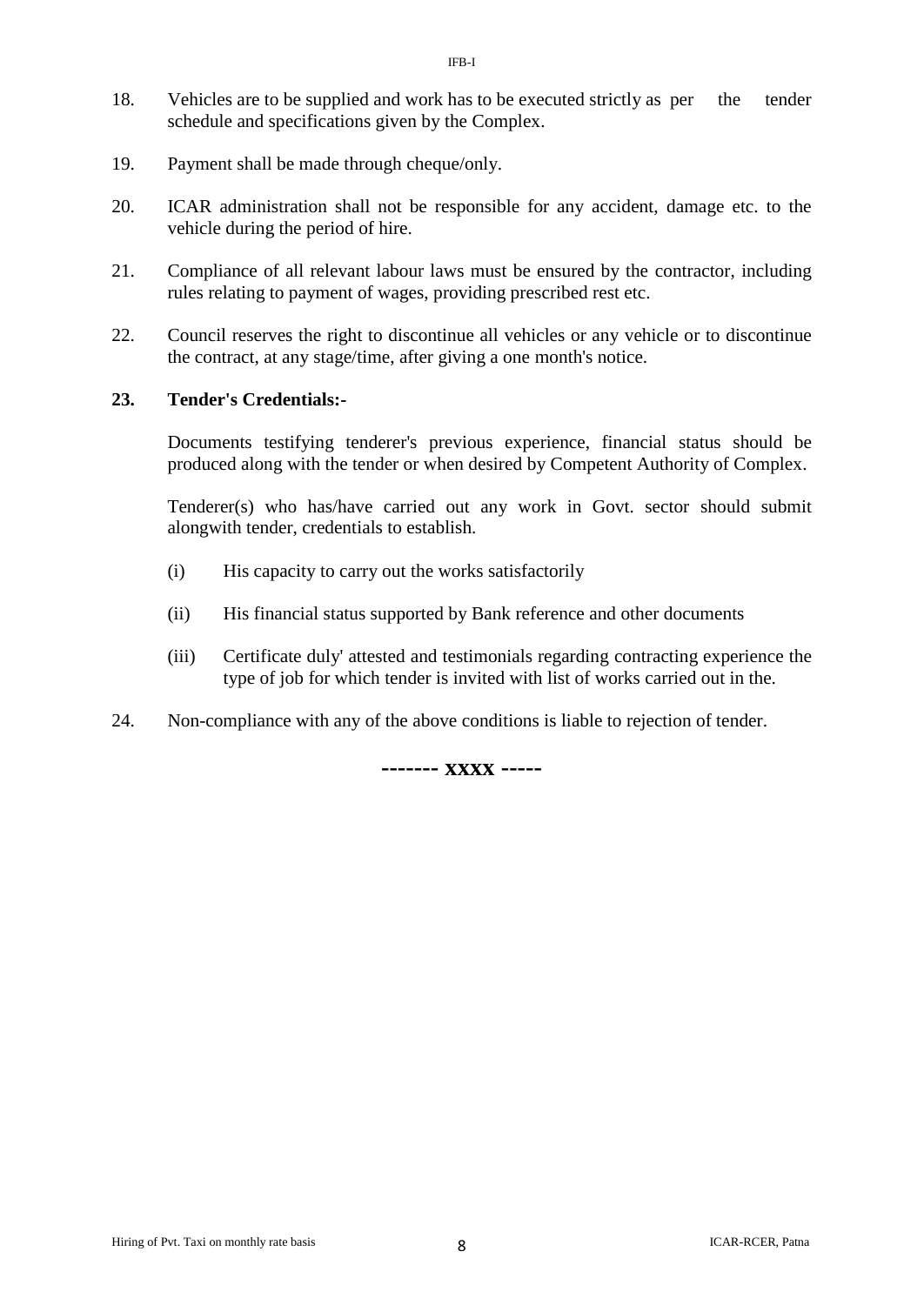### **SPECIAL TERMS & CONDITIONS** OF THIS **BIENNIAL CONTRACT**

Keeping in view the guidelines enunciated by the Ministry of Finance, Department of Expenditure in the Manual of Procurement of Good & Services, 2006 in accordance with the new General Financial Rules (GFR), 2005, it has been decided to introduce the element of Price Variation for fuel-element (subject to maximum 50% of contract value, in accordance with these guidelines) at the time of regular half-yearly Wage-Revisions by the Ministry of Labour, Govt. of India. The **illustrative formula for price variation clause** is **reproduced** below, from the aforestated **GoI, MoF Manual**, followed by **an illustrative example for using this price variation formula**:-

#### **ILLUSTRATIVE FORMULA FOR PRICE VARIATION CLAUSE**

The **formula** for **Price Variation** should **ordinarily include** a **fixed element**, a **material element** and a **labour element**. The figures representing the **material element** and the **labour element** should **reflect** the corresponding proportion of **input costs**, while the **fixed element** may **range** from **10** to **25%**. That portion of the price represented by the **fixed element**, will **not** be **subject** to **variation**. The **portions** of the **price** represented by the **material element** and **labour element** alone will **attract price variation**. The **formula** for **price variation** will thus be:

$$
P_1 = P_0 \{F + a (M_1/M_0) + b (D_1/D_0)\} - P_0
$$

**2.**

- Where  $P_1$  is the **adjustment amount** payable to the supplier (a minus figure will indicate a reduction in the Contract Price)
- **P<sup>0</sup>** is the **Contract Price** at the **base-level**.
- **F** is the **Fixed element** not subject to Price variation.
- **a** is the **assigned percentage** to the **Fuel element** in the Contract price.
- **b** is the **assigned percentage** to the '**Driver-charges' element** in the Contract price.
- **D<sup>0</sup>** and **D<sup>1</sup>** are the **wage indices (as applicable for skilled Driver)** at the **base month and year** and at the **month and year** of **calculation** respectively.
- **F<sup>0</sup>** and **F<sup>1</sup>** are the **Fuel Price indices** at the **base month and year** and at the **month and year of calculation** respectively.
- **3.** If more than one major item of Fuel (Diesel/Petrol) is involved, the Fuel element can be broken up into two components such as Fx & Fy.
- *4. Following conditions would be generally applicable to Price Adjustment:-*
	- *(a) Base dates shall be due dates of opening of tenders.*
	- *(b) Date of adjustment shall be mid point of manufacture.*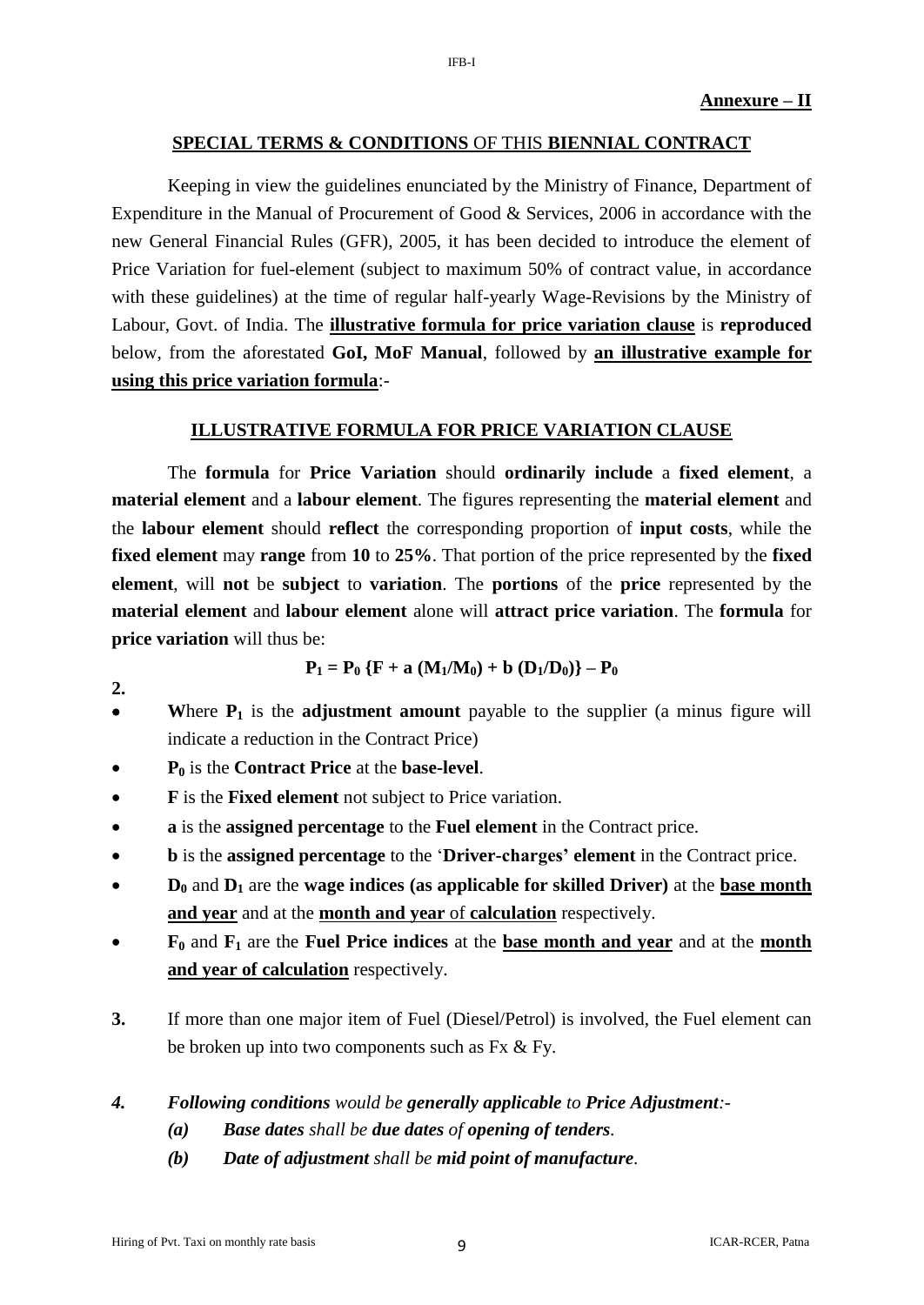- *(c) No price increase is allowed beyond original DP, unless the delay is attributable to the buyer.*
- *(d) Total adjustment will be subject to maximum ceiling prescribed in the contract.*
- *(e) No price adjustment shall be payable on the portion of contract price paid to the contractor as an advance payment.*

# **AN ILLUSTRATIVE EXAMPLE FOR USING PRICE VARIATION FORMULA**

As per the clause 3 of the guidelines of Ministry of Finance on "Illustrative Formula for Price Variation Clause" reproduced at preceding Annexure-II, the Price Variation Formula should have only three elements viz. a Fixed Element (not to be less than 50%), Wage element (for skilled Drivers) and a Fuel Element (for Petrol/Diesel). The Fixed Element shall in such cases be **50%** or more.

Accordingly, in case of our IFB, inviting bids for Taxi-Hiring-Rate-Contract, it is decided to have the following three elements in our Price Variation Formula:-

- i) Fixed Element: *Irrespective of actual Hiring-Rate quoted by the Bidder*, the Fixed Element (i.e. Monthly Hiring Rate, devoid of Fuel charges & Drivercharges) shall be kept at not less than 50%, for the purpose of calculating the admissible Price Variation figure.
- ii) Wage Element: It will be the Monthly Rate for Driver-charges quoted by the Bidder. This element will be variable, exactly as per the Minimum Wages revised half-yearly (on  $1<sup>st</sup>$  April &  $1<sup>st</sup>$  October every year), by the Ministry of Labour, Govt. of India, for skilled Drivers..
- iii) Fuel Element: It will be the Monthly Rate quoted by the bidder for Fuel charges for minimum 1000 kilometres per month per vehicle. This element will be variable, exactly as per the Fuel Price (for Diesel/Petrol) revised from time to time, by the Ministry of Petroleum & Natural Gas, Govt. of India.

For example, suppose, a successful contractor has quoted the rate of POL (Diesel/Petrol, as the case may be) at Rs.10,000/-. Hence, if unit rate of POL (revised by the Ministry of Petroleum & Natural Gas, Govt. of India) increases by 10%, then the amount payable on account of POL charges would also increase by 10%.

Similarly, if the Ministry of Labour, Govt. of India, happens to enhance the Minimum Wages (for skilled Driver) by, say, 10%, then the contractor would get extra 10% on account of Monthly Driver-charges.

**-------- x --------**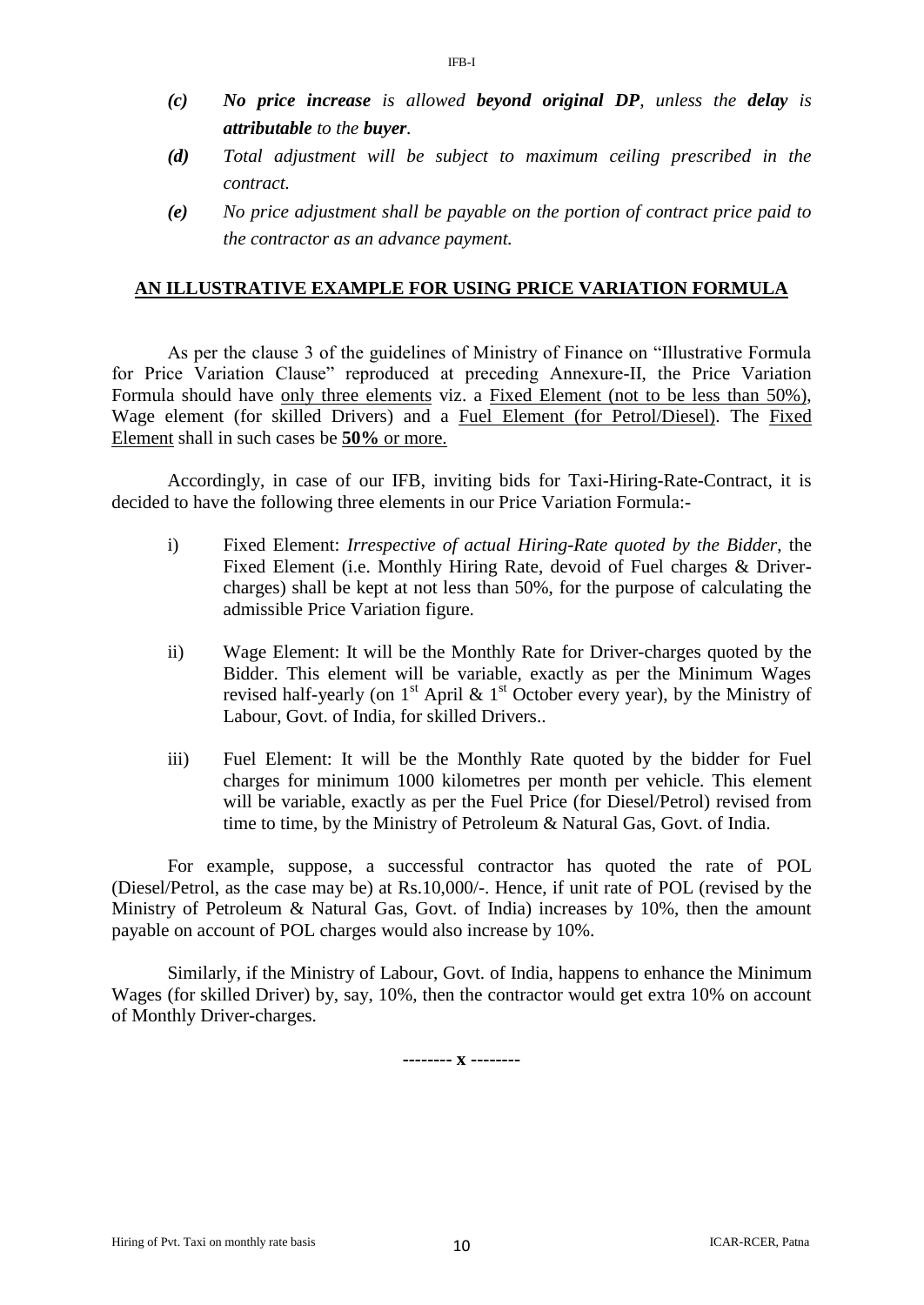# IFB-I

### **Rate Schedule**

To,

The Director, ICAR-RCER, ICAR Parisar, P/O – B. V. College Complex, Patna – 800 014.

# **Sub: Hiring of Pvt. Taxi i.e. three vehicles** [**Honda City (Diesel), Latest model of Scorpio & Latest Model of XYLO (D4)] on monthly rate basis at ICAR-RCER, Patna for local and outstation journey - regarding.**

Sir,

I/We intend the submit the tender/quotation on the subject mentioned above and hereby consent to agree/accept all the terms and conditions stipulated in ICAR-RCER, IFB-XVII advertised on 14**.04.2016** in local newspapers. The information desired and the rates quoted are as per following details:-

| Sr.           | Type of vehicle                                                                                                                                   | Qty.  | Monthly     | Monthly Charges for                        | Charges per KM | <b>Additional charges</b> | <b>Total</b> |
|---------------|---------------------------------------------------------------------------------------------------------------------------------------------------|-------|-------------|--------------------------------------------|----------------|---------------------------|--------------|
| No.           |                                                                                                                                                   |       | Hiring Rate | skilled Driver                             |                | for night halt/night      | (In Rs.)     |
|               |                                                                                                                                                   |       |             | (inclusive of ESI,                         |                |                           |              |
|               |                                                                                                                                                   |       |             | EPF, etc., if any)                         |                |                           |              |
| 1.            |                                                                                                                                                   |       |             | Hiring of Pvt. Taxi for ICAR-RCER, Patna:- |                |                           |              |
| $\mathbf{i}$  | Honda City (Taffeta White / Alabaster                                                                                                             | 1 No. |             |                                            |                |                           |              |
|               | Metallic<br>Titanium<br>Silver<br>Urban                                                                                                           |       |             |                                            |                |                           |              |
|               | Metallic) Car (to be used as Staff Car).                                                                                                          |       |             |                                            |                |                           |              |
| $\mathbf{ii}$ | White Latest model of<br>Scorpio,                                                                                                                 | 1 No. |             |                                            |                |                           |              |
|               | Mahindra & Mahindra make, $7/9$ – seater)                                                                                                         |       |             |                                            |                |                           |              |
|               | with all seat-rows parallel to Driver-seat.                                                                                                       |       |             |                                            |                |                           |              |
| iii)          | White XYLO - D4 (Latest Model)                                                                                                                    | 1 No. |             |                                            |                |                           |              |
|               | (Mahindra & Mahindra make, 7/9 -                                                                                                                  |       |             |                                            |                |                           |              |
|               | seater) with all seat-rows parallel to                                                                                                            |       |             |                                            |                |                           |              |
|               | Driver-seat.                                                                                                                                      |       |             |                                            |                |                           |              |
|               | General Duty Timing: 8 AM to 8 PM, however, timing may vary as per the requirements                                                               |       |             |                                            |                |                           |              |
|               |                                                                                                                                                   |       |             |                                            |                |                           |              |
|               | If total KM for all three vehicles together exceeds 3000 KM in a month, then additional km (ie. beyond 3000 KM) will be payable on pro-rata basis |       |             |                                            |                |                           |              |
|               | Applicable if total number of nights for all three vehicles taken together exceeds 45 nights                                                      |       |             |                                            |                |                           |              |
|               |                                                                                                                                                   |       |             |                                            |                |                           |              |
| 2.            | EMD details (Amount, Name of Bank Branch, DD                                                                                                      |       |             |                                            |                |                           |              |
|               | No. and date)                                                                                                                                     |       |             |                                            |                |                           |              |
| 3.            | Minimum turnover of the firm should not be less                                                                                                   |       |             |                                            |                |                           |              |
|               | than $\mathbf{Rs.}$ 20.00 lakh (Rupees twenty lakh only)                                                                                          |       |             |                                            |                |                           |              |
|               |                                                                                                                                                   |       |             |                                            |                |                           |              |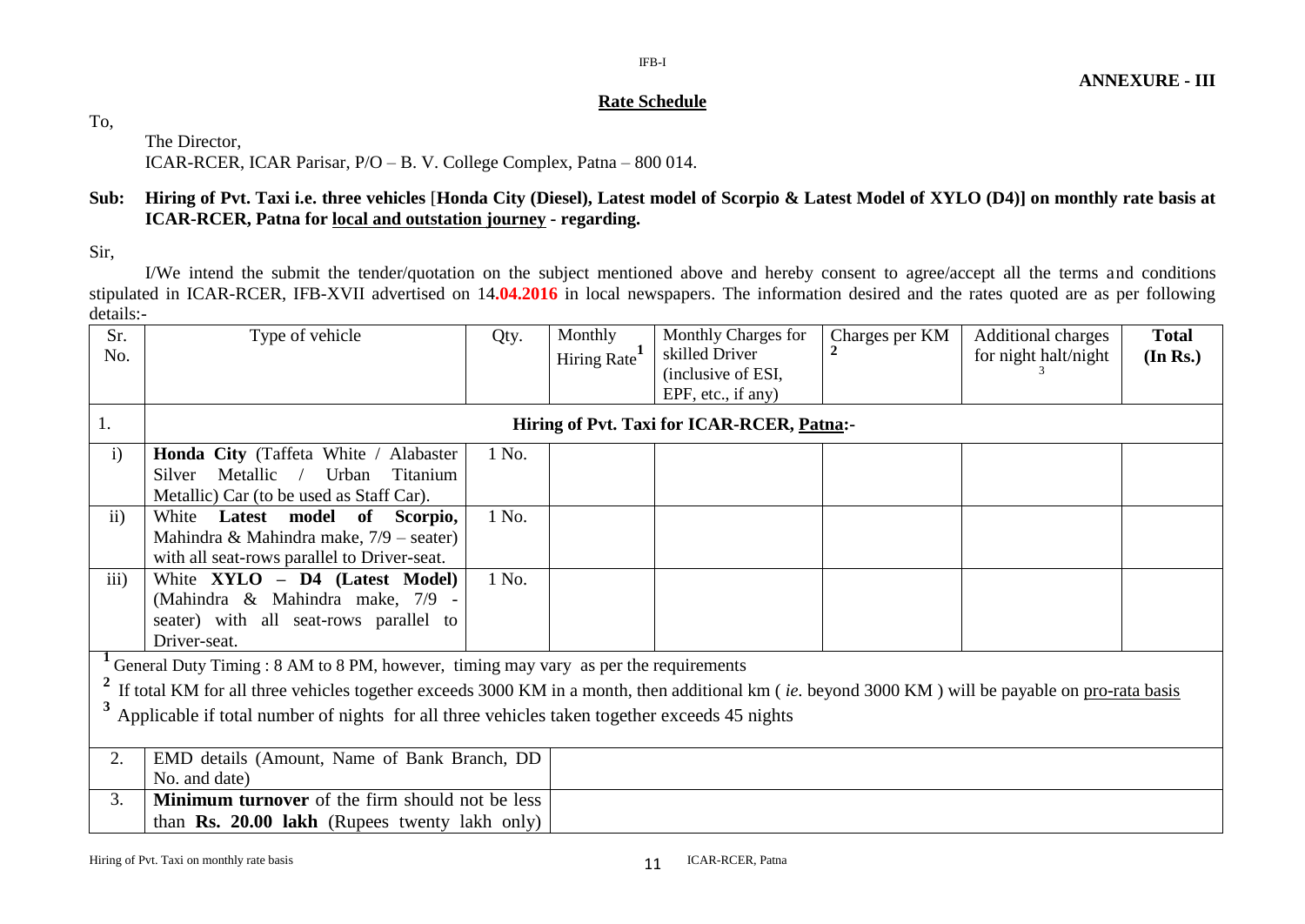|    |         |                                                         | IFB-I                                                                                                                                 |                             |
|----|---------|---------------------------------------------------------|---------------------------------------------------------------------------------------------------------------------------------------|-----------------------------|
|    |         | during the last financial year $(2015-16)$              |                                                                                                                                       |                             |
|    |         | (Enclosed Balance sheet)                                |                                                                                                                                       |                             |
| 4. |         |                                                         | Minimum two years of continuous experience of the firm in the field of providing such services in Central/State Govt. establishments/ |                             |
|    |         |                                                         | Autonomous bodies of Govt. of India/Corporations of Govt. of India; Bidder to provide the details (Attach copies):-                   |                             |
|    | Period  |                                                         | Name of the Govt./Semi Govt. Organization                                                                                             | Value of work done (in Rs.) |
|    | 2014-15 |                                                         |                                                                                                                                       |                             |
|    | 2015-16 |                                                         |                                                                                                                                       |                             |
| 5. |         | Addresses of the office premises                        |                                                                                                                                       |                             |
|    |         |                                                         |                                                                                                                                       |                             |
| 6. |         | The details of registration(s) $viz$ . No. & Date of    |                                                                                                                                       |                             |
|    |         | registration, validity etc. with Government authorities |                                                                                                                                       |                             |
|    |         | towards incorporation of the firm as well as Service    |                                                                                                                                       |                             |
|    | tax     |                                                         |                                                                                                                                       |                             |
| 7. |         | The details of the PAN Card and other statutory         |                                                                                                                                       |                             |
|    |         | registration (copy attached herewith).                  |                                                                                                                                       |                             |

I/we undertake that documents submitted are genuine and authentic, and nothing has been concealed. I/we am/are not debarred by any Government organization and I am competent for this contract. I/we understand that the contract is liable to be cancelled if found to be having obtained through fraudulent means/concealment of information.

(Signature of Authorized Signatory)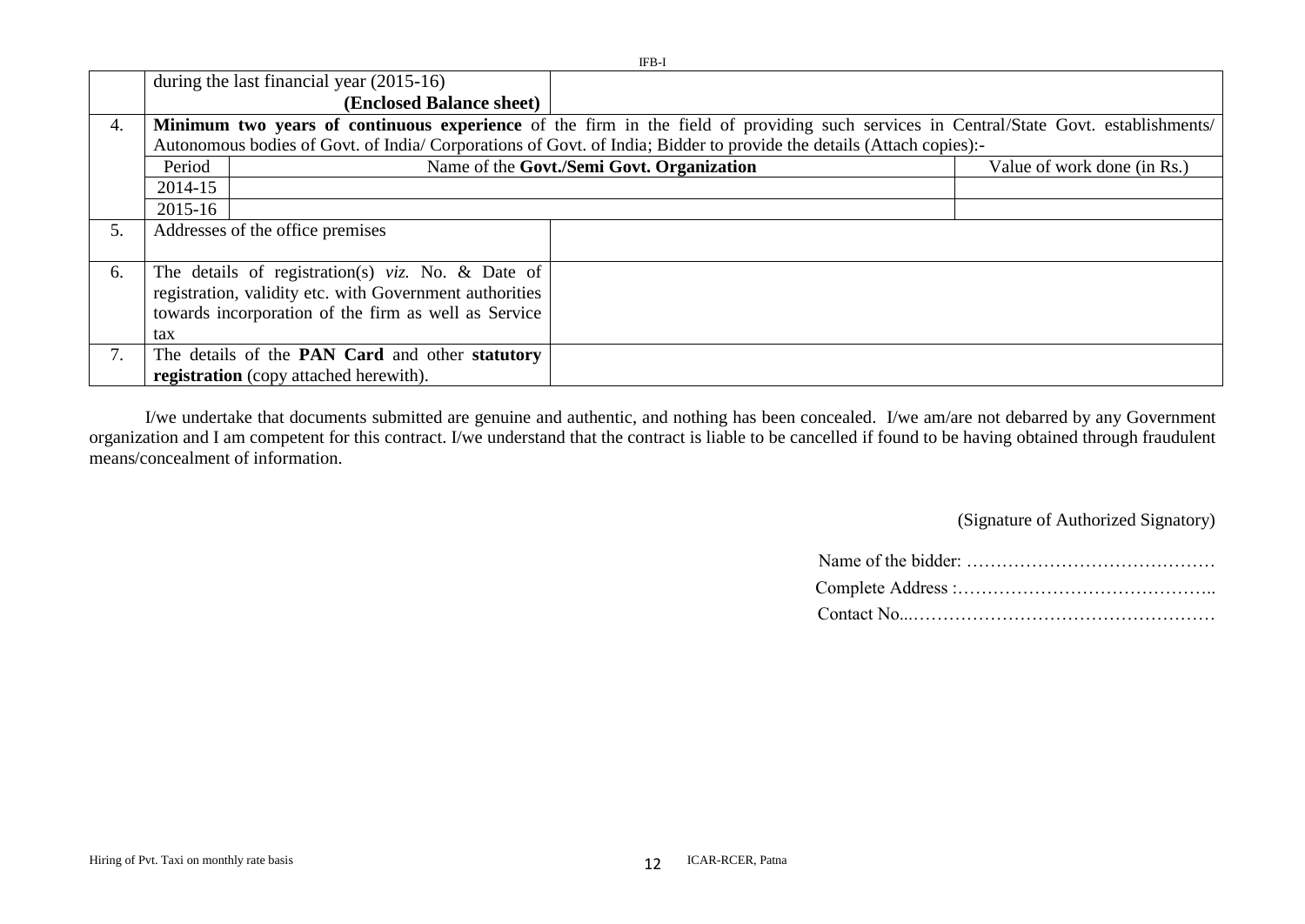# **TERMS & CONDITIONS OF THE CONTRACT RELATING TO HIRING OF PRIVATE TAXI ON MONTHLY RATE BASIS**

IFB-I

1. The taxis to be supplied should be DLY(Commercial Vehicle) registered in the name of the firm or attached with the firm and in excellent condition mechanically as well getup wise i.e. out body/upholstery etc. should be decent looking and should have permit to go to any wherein Bihar. The vehicle should be 2015 or above model. The selected vendor has to get the vehicles approved by the Council before deployment and it has to be ensured that the cleaning of vehicles/upholstery is done on regular basis. Any deviation to this shall entail cancellation of the contract prematurely /without notice.

# **2. The duty point would be ICAR-RCER, Patna or any other place intimated by the Complex from time to time and not from garage to garage. The required parking space for both during days and nights will be provided by Complex.**

- 3. The firm has to provide taxis on all working days and on call basis on holidays.
- 4. The drivers should be presentable/well behaved and should wear clean uniforms/name badges and fully conversant with the routes of Patna Municipal Area, Out of Patna/Ranchi and Bihar / Jharkhand.
- 5. The firm shall have to provide standby taxi in case of any break down immediately. The firm should be able to provide taxis at odd hours and holidays also.
- 6. All expenses are to be borne by the firm in case of break down of the vehicle supplied. The taxi charges from the point of breakdown to the destination are' to be borne by the firm to complete the trip. An immediate replacement of the break down vehicle has to be provided.
- 7. The firm should be available on its direct mobile telephone round the clock to attend to calls for taxies in emergent cases.
- 8. The compensation, connected expenses and legal disputes between the firm and staff deployed and any unforeseen casualty shall be borne/paid/settled by the firm and the Complex in no way shall be party to the dispute and will have no liability on this account.
- 9. The disputes emanating from the contract shall be adjudicated through the sole arbitration of Director, ICAR-RCER, Patna. Further the contract will be interpreted under Indian Law.
- 10. ln case vehicles do not report in time/do not report at all, the Complex has a right to hire a vehicle from the market and impose a fine of Rs.1000/- for each default and recovery of additional expenditure on this account from firm's bills. The cars provided shall be inspected at random and if nay car/cars do/does not satisfy the requirements of the Complex, the car/cars will be sent back and the hire charges for such car/cars for that will not be paid.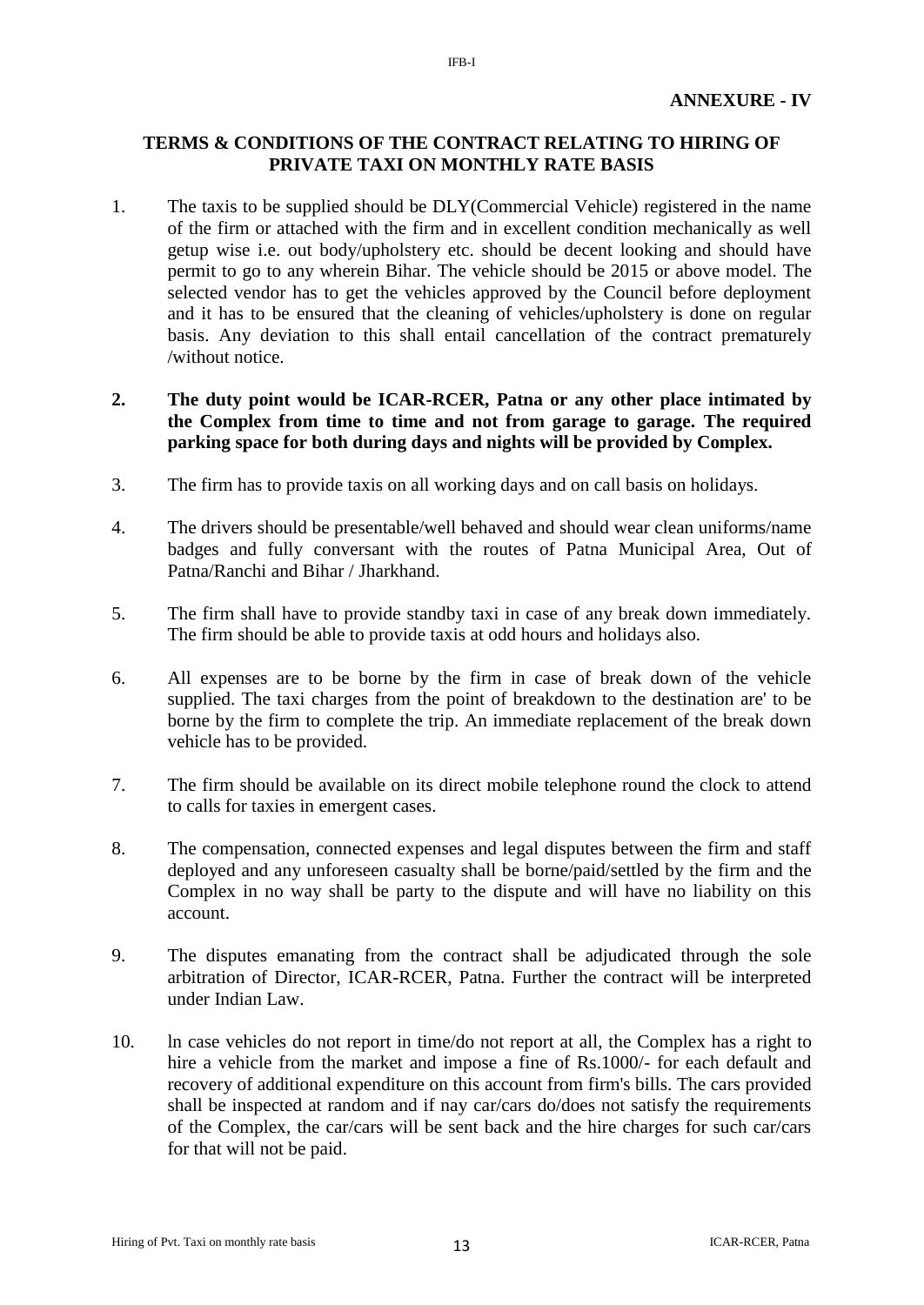- 11. A dally record indicating time and mileage for each vehicle shall be maintained in a Slip Book/Log Book. No payment will be made without submission/verification of Slip Book/Log Book verified by user officer or his authorized signatory.
- 12. The payment against the contract shall be made on monthly basis.
- 13. A **performance security @5% of total value of the contract** shall have to be deposited by the successful tenderer in the form of FDR of any nationalized Bank in the name of Director, ICAR-RCER, Patna for the period of contract. The performance security will be forfeited for breach of the any of terms/conditions of our tender and if it is found at any time during the contract period that the services provided by the firm are poor/defective/unsatisfactory. The decision of the ICAR-RCER in this regard shall be final and binding on the firm.
- 14. The Parking Charges and Toll Taxes, if any, will be payable on reimbursement-basis, in addition to the total monthly charges quoted by the Contractor. The Officer(s) should, in no conditions, be asked to bear any expense on this account.

**------- xxxx -----**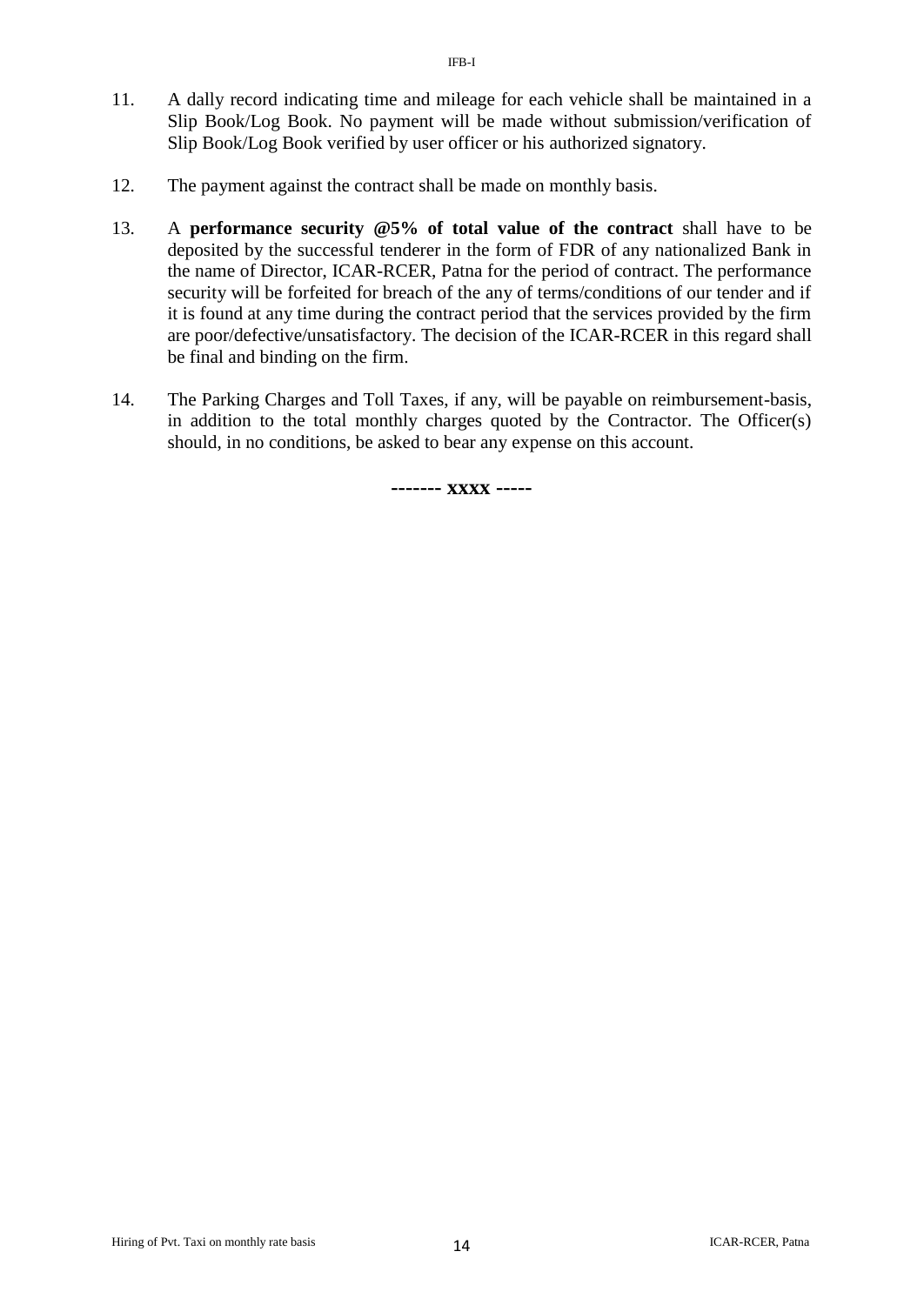### **MODEL BANK GUARANTEE FORMAT FOR FURNISHING EMD**

IFB-I

Whereas M/s ………………..……………………… (hereinafter called the "tenderer") has submitted their offer dated …………………………….……….…………… for the supply of ……………………………………….. (hereinafter called the "tender") against the purchaser's tender enquiry No. ……………………………………………..

KNOW ALL MEN by these presents that WE ……………………………………… of …………………………………………having our registered office at …………………… ………………… ……………. are bound unto …………………. (hereinafter called the "Purchaser) in the sum of ……………………………for which payment will and truly to be made to the said Purchaser, the Bank binds itself, its successors and assigns by these presents. Sealed with the Common Seal of the said Bank this ……… (day) of …… (month) 2016.

THE CONDITIONS OF THIS OBLIGATION ARE:

- (1) If the tenderer withdraws or amends, impairs or derogates from the tender in any respect within the period of validity of this tender.
- (2) If the tenderer having been notified of the acceptance of his tender by the Purchaser during the period of its validity:
	- a) If the tenderer fails to furnish the Performance Security for the due performance of the contract.
	- b) Fails or refuses to accept/execute the contract.

WE undertake to pay the Purchaser up to the above amount upon receipt of its first written demand, without the Purchaser having to substantiate its demand, provided that in its demand the Purchaser will note that the amount claimed by it is due to it owing to the occurrence of one or both the two conditions, specifying the occurred condition or conditions.

This guarantee will remain in force up to and including 45 days after the period of tender validity and any demand in respect thereof should reach the Bank not later than the above date.

(Signature of the authorized officer of the Bank)

…………………………………………………………. ………………………………………………………….

Name and designation of the officer

Seal, name & address of the Bank and address of the Branch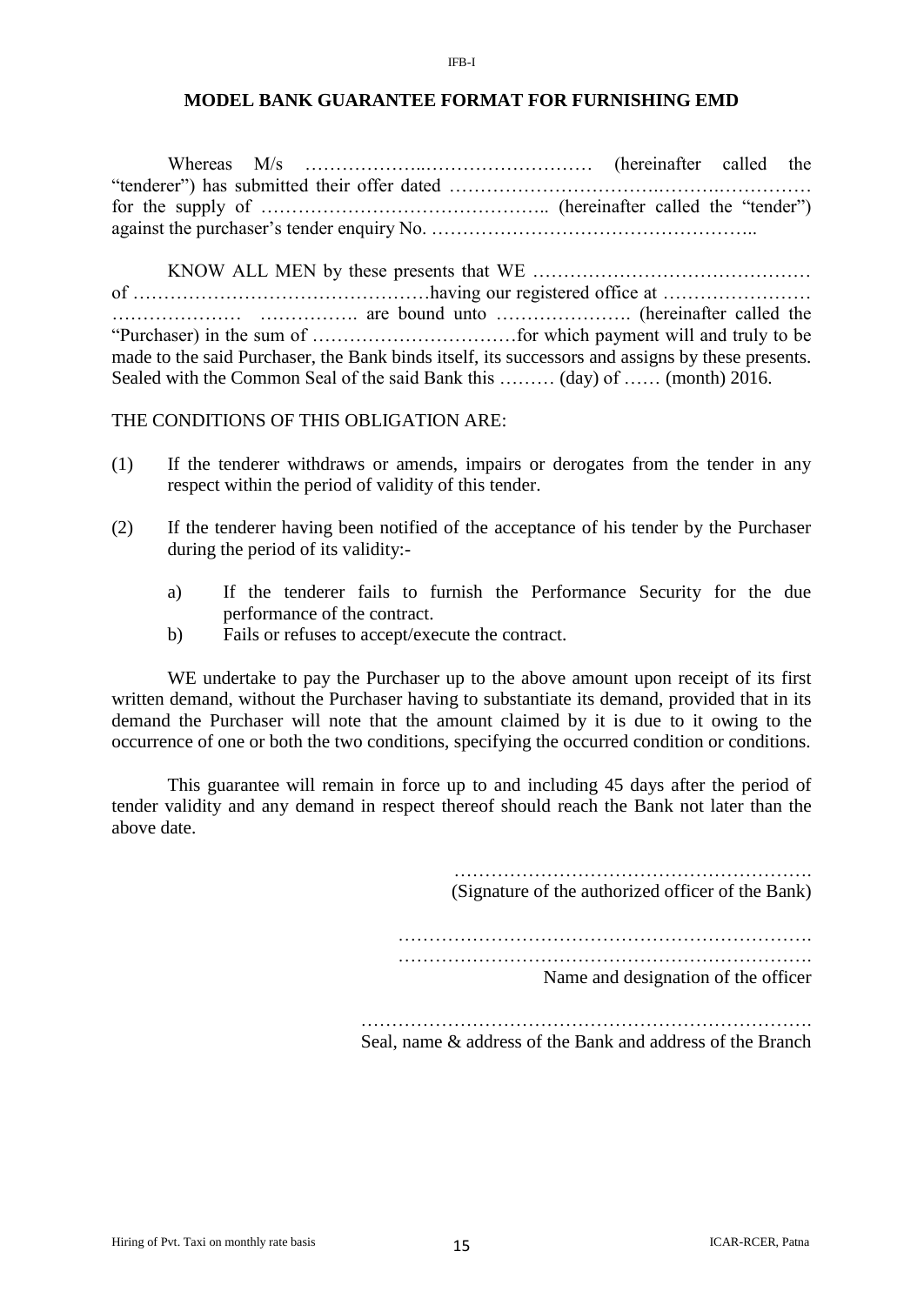### **MODEL BANK GUARANTEE FORMAT FOR PERFORMANCE SECURITY**

To,

The Director, ICAR-RCER, ICAR Parisar, P/o – BVCC, Patna – 800 014 (BIHAR).

WHEREAS …………………………………………………………………… (name and address of the supplier) (hereinafter called "the supplier") has undertaken, in pursuance of contract no……………………………. dated …………. to supply (description of goods and services) (herein after called "the contract").

AND WHEREAS it has been stipulated by you in the said contract that the supplier shall furnish you with a bank guarantee by a scheduled commercial recognized by you for the sum specified therein as security for compliance with its obligations in accordance with the contract;

AND WHEREAS we have agreed to give the supplier such a bank guarantee;

NOW THEREFORE we hereby affirm that we are guarantors and responsible to you, on behalf of the supplier, up to a total of Rs…………………………………………………………………………………………… ………………… (amount of the guarantee in words and figures), and we undertake to pay you, upon your first written demand declaring the supplier to be in default under the contract and without cavil or argument, any sum or sums within the limits of (amount of guarantee) as aforesaid, without your needing to prove or to show grounds or reasons for your demand or the sum specified therein.

We hereby waive the necessity of your demanding the said debt from the supplier before presenting us with the demand.

We further agree that no change or addition to or other modification of the terms of the contract to be performed thereunder or of any of the contract documents which may be made between you and the supplier shall in any way release us from any liability under this guarantee and we hereby waive notice of any such change, addition or modification.

This guarantee shall be valid until the …… day of ………, 20……

……………………………………………………… (Signature of the authorized officer of the Bank)

………………………………………………………….

Name and designation of the officer

…………………………………………………………. ………………………………………………………….

Seal, name & address of the Bank and address of the Branch

IFB-I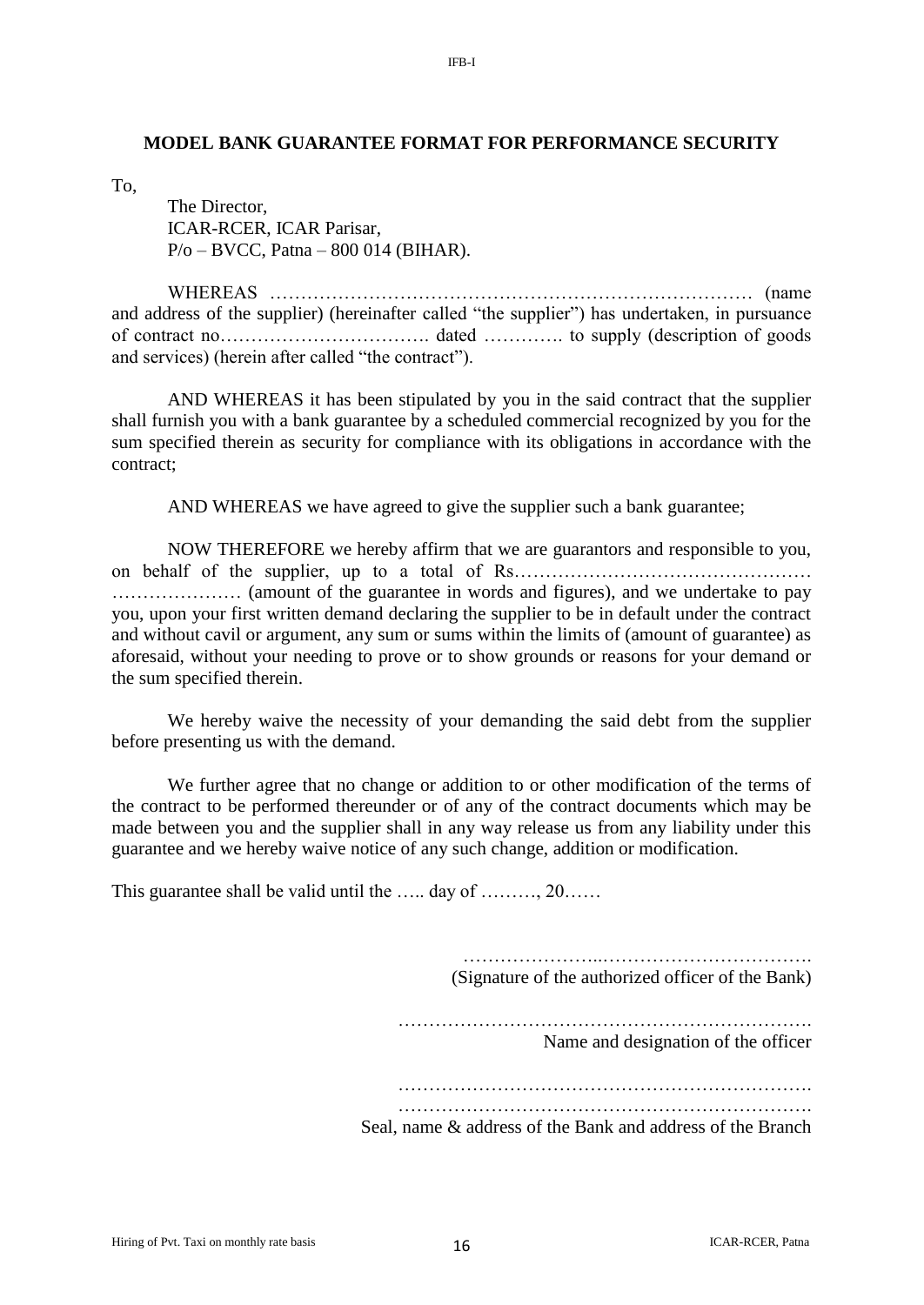### **(TO BE PRINTED ON Rs.I00/- NON JUDICIAL STAMP PAPER BY THE HIRING ORGANIZATION)**

IFB-I

### **AGREEMENT**

|  | Article of Agreement made this day, the       |                       |             |  | between Shri/Smt./Kum.            |  |
|--|-----------------------------------------------|-----------------------|-------------|--|-----------------------------------|--|
|  |                                               | son /                 | daughter of |  | residing presently at             |  |
|  |                                               | (the first party) and |             |  | (designation of hiring authority) |  |
|  | representing the Institute) the second party. |                       |             |  |                                   |  |

|                                   | Whereas the second party has agreed to hire services of first party for <sup>1</sup>                    |                                                          |
|-----------------------------------|---------------------------------------------------------------------------------------------------------|----------------------------------------------------------|
| in short $2$                      | on contract basis for the <sup>3</sup>                                                                  | programme funded                                         |
| fully/substantially by $4\degree$ |                                                                                                         | and the first party has agreed to provide these services |
|                                   | to the second party in that capacity for the period on the terms and conditions herein after contained. |                                                          |

NOW THESE PRESENT WITNESSES AND BOTH THE PARTIES HERETO RESPECTIVELY AGREE AS FOLLOWS:

### 1. **PERIOD OF CONTRACT**:

- (i) The period of contractual appointment shall be from  $5$  \_\_\_\_\_\_\_\_\_\_\_\_ to  $6$  \_\_\_/\_\_\_/201\_.
- (ii) The period of contract can however be extended by mutual consent for a period of not more than one year at a time but will not in any case exceed five years in all or the date on which the plan scheme/project closes, whichever is earlier. In case of external funding

for project stops before the normal date of closure for any reason whatsoever, agreement shall stand terminated automatically at the end of one month from the date of such intimation by second party to the first party.

### 2. **SERVICES TO BE RENDERED AND CONSIDERATION THEREOF**:

- (i) The first party will present himself/herself at the place and time designated by the second party and render services to the second party broadly designated as 7 \_\_\_\_\_\_\_\_\_\_\_\_\_\_\_\_ and described in detail in a job chart attached as Annexure-III  $(a)$ <sup>8</sup> to this agreement.
- (ii) In consideration of the services desired in (i) above, the second party shall pay a consolidated package amount of Rs.<sup>9</sup> per month.

### 3. **RAISING OF BILLS AND PAYMENT FOR SERVICES RENDERED**:

Monthly package amount shall be paid only on submission of monthly bill of service rendered to the satisfaction of second party or his/ her authorized officer. First party will submit bill on the fifth of the following month and second parry will arrange to make payment up to 15th of the following month.

### 4. **OTHER TERMS AND CONDITIONS**:

As per Annexure-III (c).

### 5. **ACTION AGAINST FIRST PARTY**:

- (i) Any misconduct on the part of the first party, if proven, after an enquiry by second party, shall entitle second party to terminate services of first party.
- (ii) Any unauthorized or willful absence from duty for a period of 7 days would entitle second party to terminate contract without any notice.